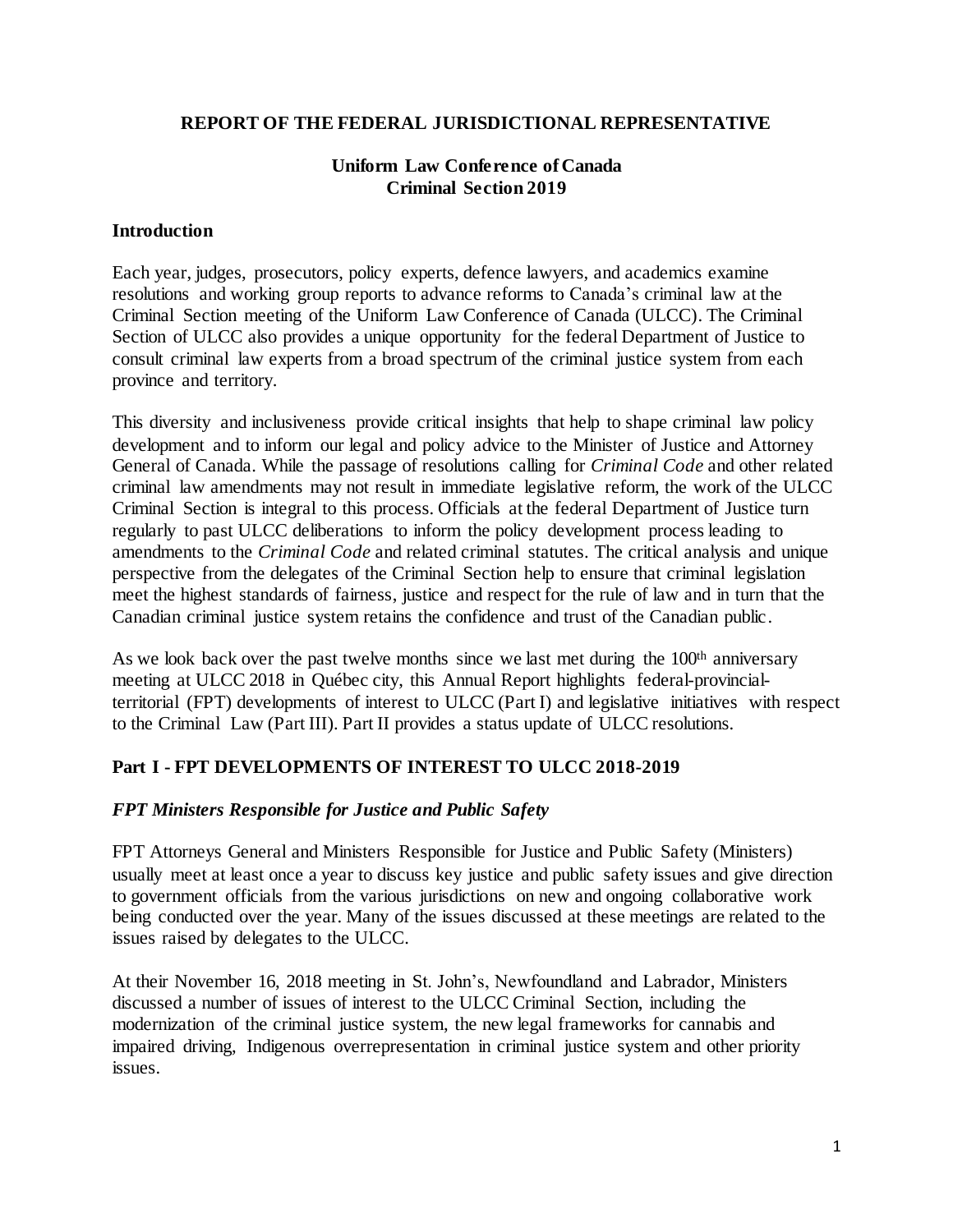Ministers held productive talks on the progress being made to make Canada's criminal justice system more fair, efficient and accessible. This included discussions on the status of criminal law reforms included in Bill C-75 (which received Royal Assent on June 21, 2019) which proposes reforms that seek to address delays in the system. Ministers expressed their general support for Bill C-75 and their commitment to continued collaboration, including to examine ways to improve the jury selection process in Canada. Some jurisdictions expressed the need for further consideration on mandatory minimum penalties and the *Identification of Criminals Act*. The need to fill new and existing judicial vacancies in a timely fashion was also raised, while progress that has already been made was mentioned.

Ministers discussed the role that restorative justice can play at all stages of the criminal justice system to help modernize the system and promote safer communities. The use of restorative justice encourages accountability of offenders to their communities and victims; supports better outcomes for victims; aims to interrupt the cycle of criminal behaviour; and provides opportunity for healing, repairing harm and reintegration. Ministers approved the *Principles and Guidelines for Restorative Justice Practice in Criminal Matters and endorsed Restorative Justice – Key Elements of Success*, which support accelerating the use of restorative justice. Ministers agreed to increase the use of restorative justice processes by a minimum target of 5% per jurisdiction, where possible, over the next 3 years. Jurisdictions noted the need for increased funding to support restorative justice.

Ministers were informed on and discussed the progress of firearm-related initiatives; approaches to combat gun and gang violence; Bill C-71, *An Act to amend certain Acts and Regulations in relation to firearms* (which received Royal Assent on June 21, 2019); and the federal government's public engagement on handguns and assault-style weapons. Jurisdictions with significant gun and gang violence raised the need for greater upfront investment to address this issue.

Ministers reconfirmed that the new legal frameworks for cannabis and impaired driving must be guided by the objectives of displacing organized crime, regulating access, and protecting the health and safety of all Canadians, particularly young people.

Ministers shared their views on the initial successes and challenges concerning the legalization and regulation of cannabis. Ministers agreed to continue to collaborate in this regard, in particular, keeping cannabis out of the hands of youth and profits away from organized crime.

Ministers also engaged in productive discussions regarding the new impaired driving legislation, including the importance of equipping police with the tools and training they need for drug impaired driving enforcement.

With respect to the overrepresentation of Indigenous people in the criminal justice system, both as victims and offenders, Ministers agreed the issue requires further collaboration. Specifically, Ministers agreed to establish a Pan-Canadian Strategy that accommodates jurisdictional and community differences by coordinating existing FPT activities and best practices. Areas of focus may include restorative justice; *Gladue* factors; bail and remand; as well as support for victims, particularly for youth, women and girls. Ministers acknowledged that there are factors involved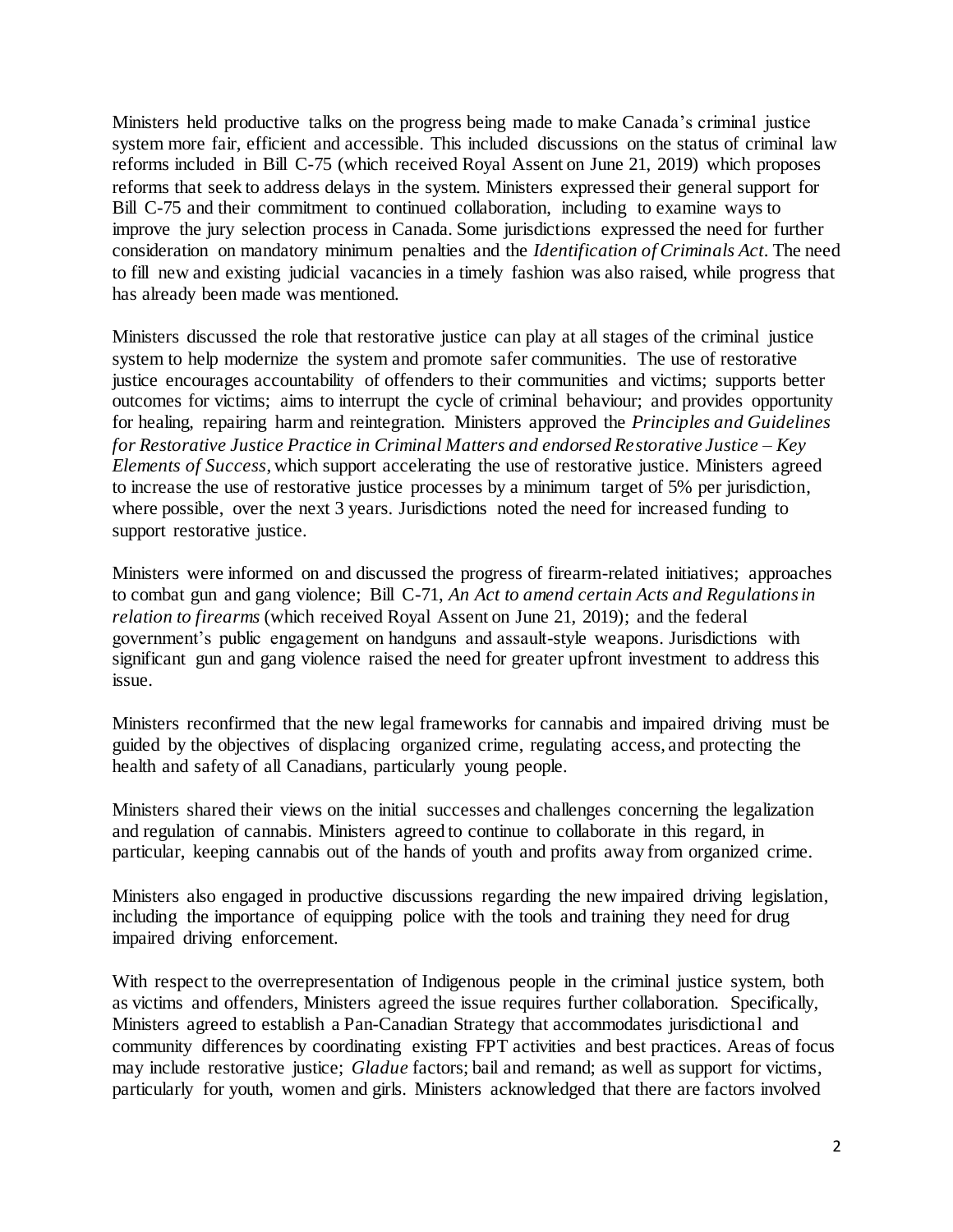in overrepresentation that exist outside the criminal justice system and that there is a need to work in partnership with Indigenous peoples and stakeholders.

They also agreed to ask their officials to develop a similar strategy, for their consideration, to address other populations who are overrepresented in the criminal justice system. This strategy would also respect jurisdictional responsibilities and have appropriate links to the Pan-Canadian Strategy.

Ministers acknowledged the links between money laundering, commercial crime, and guns and gangs. Ministers agreed to consider how to work cooperatively to combat these growing areas of concern.

Ministers discussed the issue of administrative segregation, including former Bill C-83 (which received Royal Assent on June 21, 2019), which proposes to strengthen the federal correctional system, aligning it with the latest evidence and best practices by implementing a new correctional interventions model in federal institutions.

Ministers discussed issues of domestic and sexual violence, including current legislative measures proposed by Bill C-51 (which since received Royal Assent on December 13, 2018); and Bill C-75, which aim to strengthen the criminal justice system's response to sexual assault and intimate partner violence. Ministers also approved an FPT report on access to justice for adult victims of sexual assault. Ministers were informed about new federal funding for legal advice and outreach initiatives related to sexual harassment in the workplace.

Prior to their meeting, FPT Ministers engaged with representatives from the Assembly of First Nations and Native Women's Association of Canada. The discussions focused on key issues, notably initiatives to combat gun and gang violence; firearm issues; the overrepresentation of Indigenous people in the criminal justice system as victims and offenders; restorative justice; and Indigenous policing.

# *FPT Coordinating Committee of Senior Officials - Criminal Justice (CCSO)*

CCSO was initiated in 1986. It has responsibility for analysis and recommendations on criminal justice policy issues that are of joint concern to the FPT governments. It serves as a key forum for discussion and analysis of these issues in a manner that incorporates the interests and responsibilities of the different jurisdictions and for producing recommendations and analysis that reflect these varying interests and responsibilities. CCSO has established a broad set of working groups to handle the work that is set before it. A number of issues that were the subject of ULCC Criminal Section resolutions in recent years are currently being considered by CCSO.

At their December 2018, meeting in Toronto and at their April 2019 meeting in Montréal, all CCSO working groups were again reminded to follow-up on ULCC resolutions in order to report back on their follow-up by CCSO.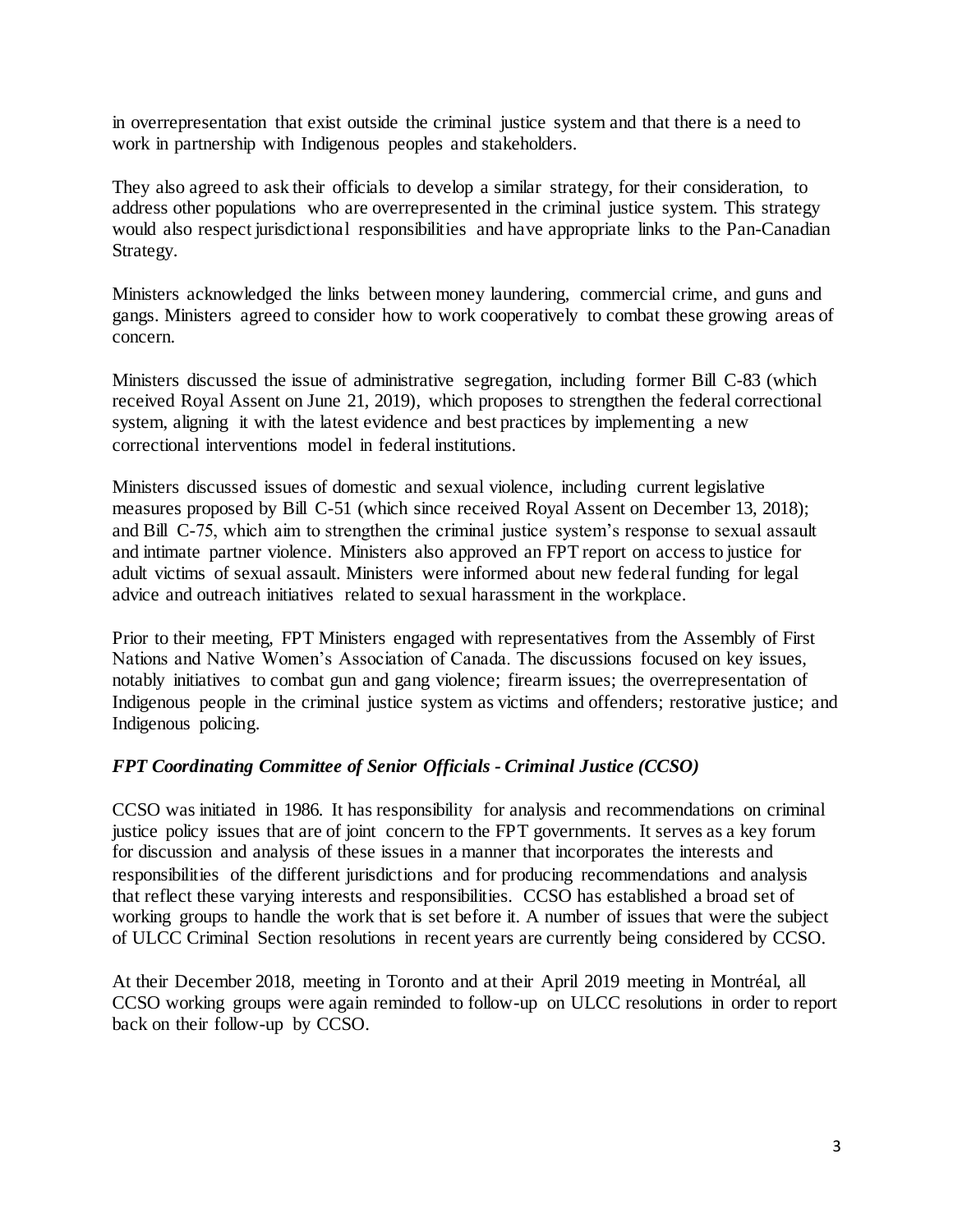#### **Part II - STATUS OF ULCC RESOLUTIONS**

Following deliberations, delegates of the Criminal Section vote on resolutions presented by the Canada, provincial and territorial delegations. Resolutions are adopted by majority vote by a show of hands and may also be amended, withdrawn or defeated. A chart containing all the resolutions adopted by the Criminal Section since 1983 can be found on the Uniform Law Conference of Canada website.

During the past five years (2014-2018), the Criminal Section considered 140 resolutions. Of these, 20 were withdrawn, and three were defeated. Furthermore, in 2016, the ULCC adopted one special resolution to mark the untimely passing of Earl Fruchtman, the longstanding Jurisdictional Representative (JR) for Ontario. Adopted unanimously by a delegation vote, this resolution renamed the Open Forum, the Earl Fruchtman Memorial Seminar, which is a regular feature of the Criminal Section annual Conference intended to highlight areas of interest in the criminal justice system of the host jurisdiction.

Of the remaining resolutions that were adopted during this five-year period, a number have been addressed in the context of legislative amendments to the *Criminal Code* and other Acts, such as the *Canada Evidence Act*. Justice Canada continues to actively pursue policy development options in a number of resolutions. Several resolutions are also presently under study and consultation at CCSO. As this status update illustrates, the work of the ULCC Criminal Section is integral to policy development and criminal law reform in Canada.

#### *Resolutions that have been addressed in statute*

More than seventeen ULCC resolutions dealing with bail (**QC2001-06**, **Can-CBA-2012-01**, **BC2010-03**, **Can-CBA2015-02**, **BC2016-04**, **SK2016-01**), juries (**Can-CBA2011-03**), reclassification of offences, intimate partner violence, remote appearances (**NB2017-01**), judicial signatures (**BC2007-04**), re-election of the mode of trial (**CCCDL2008-02**, **AB2011-01**, **Can-CBA1997-03**), out-of-province warrants (see the recommendations made in the August 2016 report of the **ULCC Working Group on "Endorsement of Search Warrants, Orders and Authorizations in the** *Criminal Code* **and the** *Controlled Drugs and Substances Act***"**), and youth justice (**BC2016-02** and **MB2013-01**) were taken into account in the development of former Bill C-75, which received Royal Assent on June 21, 2019. The Bill addressed a number of issues including: modernizing and clarifying bail provisions; providing an enhanced approach to administration of justice offences, including for youth; abolishing peremptory challenges of jurors and modifying the process of challenging a juror for cause and of judicial stand-by; restricting the availability of preliminary inquiries; streamlining the classification of offences; expanding judicial case management powers; and, enhancing measures to better respond to intimate partner violence.

Former Bill C-51, *An Act to amend the Criminal Code and the Department of Justice Act and to make consequential amendments to another Act*, which received Royal Assent on December 13, 2018, also contains a number of past resolutions made by ULCC, including **ON2003-01**, **AB2005-03** and **QC2001-05** that called for subsection 145(3) of the *Criminal Code* to be amended to include violation of an order made under subsection 516(2).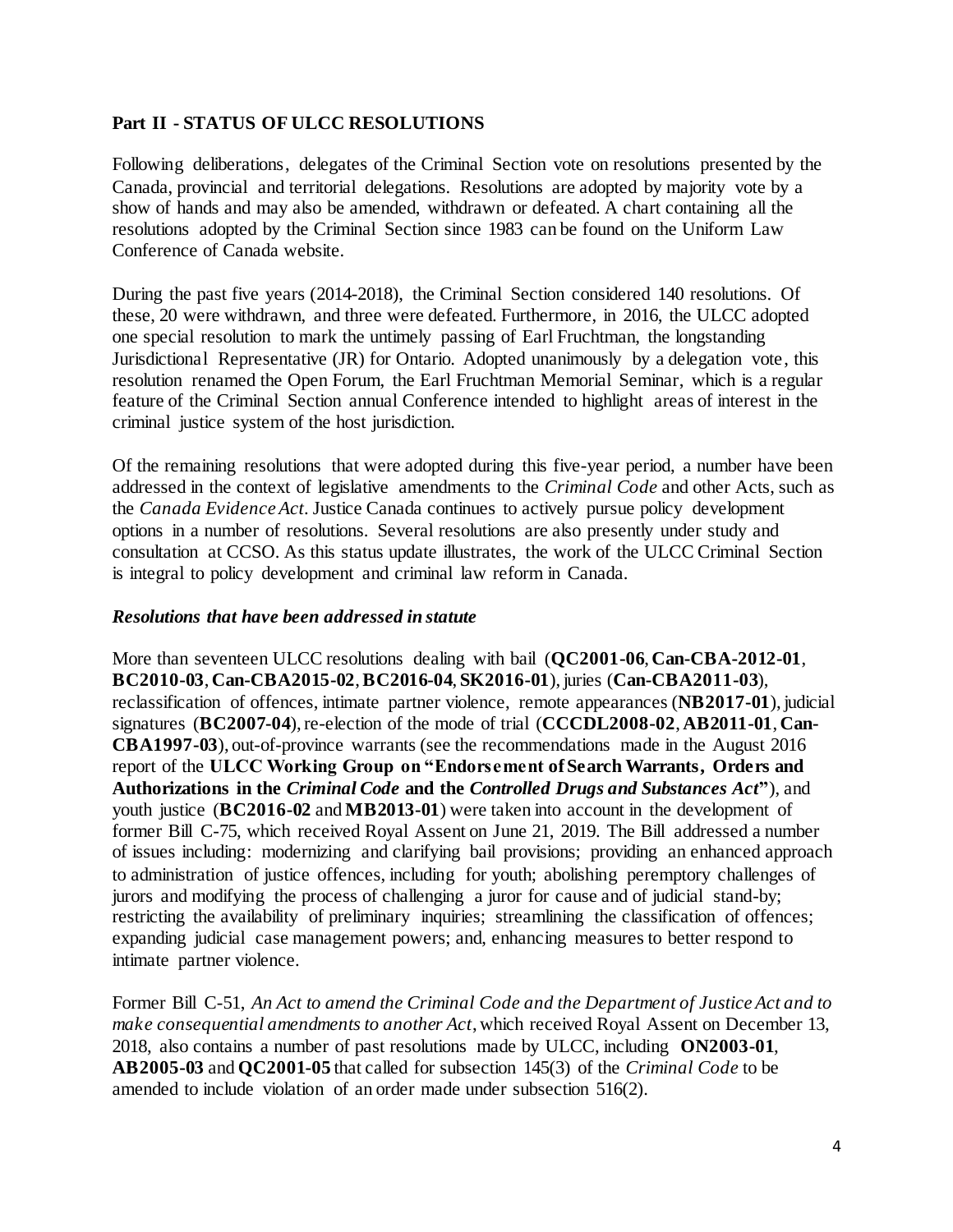Former Bill C-84, *An Act to amend the Criminal Code (bestiality and animal fighting)*, which came into force on June 21, 2019, followed up on resolution **MB2017-01** that requested Justice Canada, in consultation with the provinces and territories, to review the Supreme Court of Canada's decision of *R v DLW*, 2016 SCC 22 and examine whether the *Criminal Code* should be amended to criminalize any direct or indirect contact with an animal for a sexual purpose. It also took into account **BC2017-03** that requested that section 160 (Bestiality) of the *Criminal Code* be amended to include a definition for bestiality, this being that "bestiality" includes any direct or indirect contact with an animal for a sexual purpose.

With respect to resolution **SK2014-02** (election of adult sentence), Part 8 of *An Act Respecting National Security Matters*, which received Royal Assent on June 21, 2019, amends paragraphs 67(1)(c) and 67(3)(c) of the *Youth Criminal Justice Act* by replacing the current text in those paragraphs with "the young person is charged with first or second degree murder within the meaning of section 231 of the *Criminal Code*".

The *Criminal Code* was amended in line with ULCC Resolution **AB2014-03**, pursuant to *An Act to enact the Canadian Victims Bill of Rights and to amend certain Acts,* c. 13, s. 16. This resolution called for Justice Canada to amend subsection 486.3(4.1) (Application) of the *Criminal Code* so as to allow any judge of the Court with jurisdiction over the offence to hear an application under section 486.3 (Accused not to cross-examine witness under 18) of the *Criminal Code* prohibiting the personal cross-examination of witnesses in specified circumstances. The *Act* also took into account **NS2003-02** as it amended subsections 486.3 (1) to (4.1) regarding when an accused cannot cross-examine a witness when he is self-represented.

Finally, the coming into force the *Anti-Terrorism Act 2015,* S.C. 2015, c. 20, addressed the issue raised in resolution **MB2014-01 A)** which recommended that the *Criminal Code* be amended to allow the interjurisdictional transfer and enforcement of orders under sections 810, 810.01, 810.1, and 810.2 (sureties to keep the peace).

# *Resolutions under active consideration by Justice Canada*

The passage of resolutions calling for *Criminal Code* and other related criminal law amendments may not result in immediate legislative reform as developing criminal law policy and considering whether legislative proposals may move forward involves a number of steps. Moreover, all Government legislative reform proposals require approval of the federal Cabinet. Several legislative initiatives are of interest to the federal Minister of Justice. However, the Cabinet and legislative agenda include initiatives from all Ministers. While criminal law reform remains a government priority, it is not possible to forecast whether or when a particular ULCC proposal will result in legislative reform. While work of the ULCC may not result in prompt criminal law reform, its work remains important and has been reflected in past criminal reform legislation as outlined in the previous paragraphs.

# *Resolutions before CCSO*

As indicated earlier, part of the policy development process conducted by Justice Canada takes place at the CCSO. To that end and given that the issues covered in ULCC resolutions fall within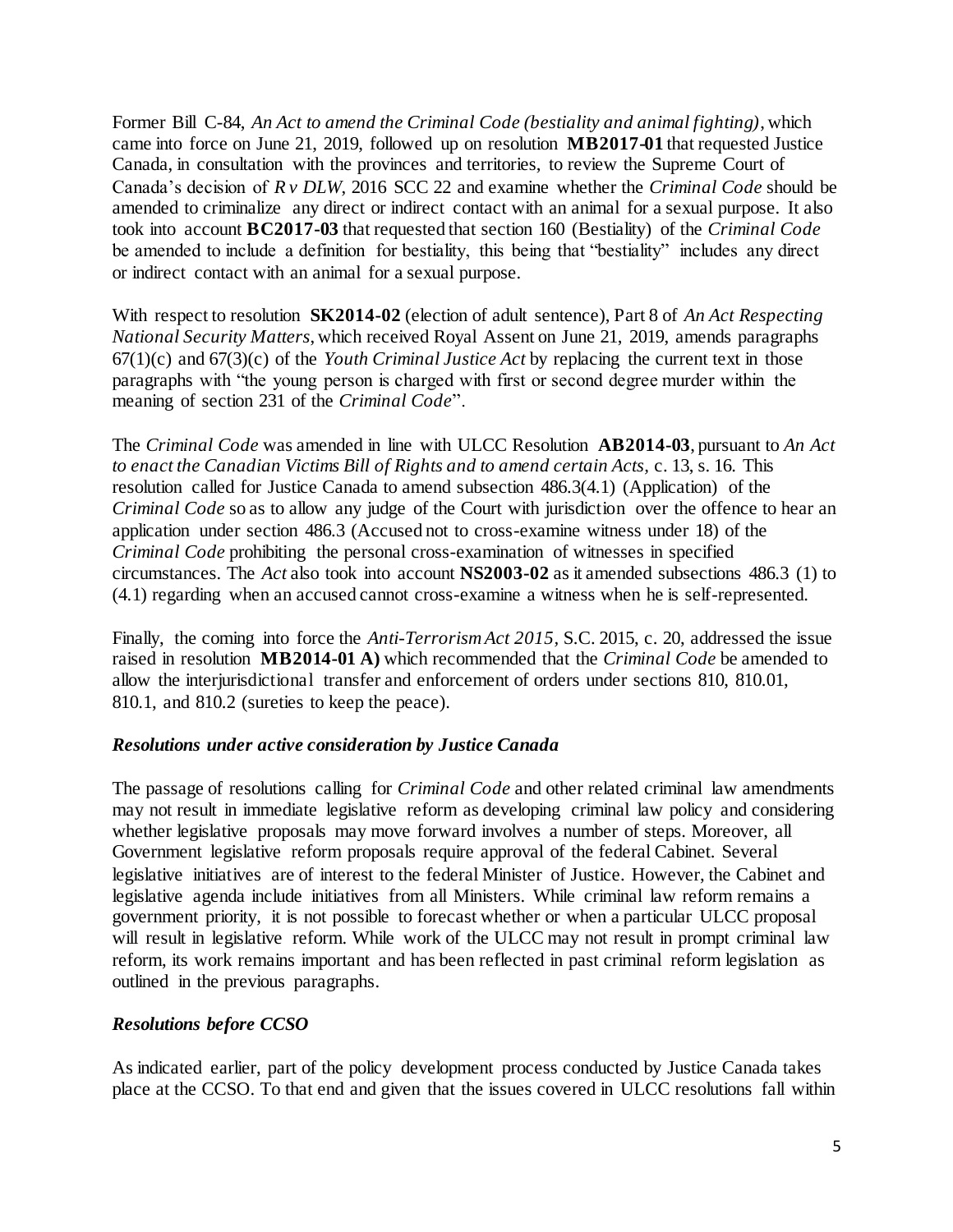the CCSO areas of expertise, more than half of the resolutions adopted during the past five years have been referred to and further studied by CCSO and its working groups, including the Working Group on Criminal Procedure, the Working Group on High-Risk Offenders, the Working Group on Sentencing, the Working Group on Cybercrime, as well as the Coordinating Committee of Senior Officials on Youth Justice.

### **Part III - LEGISLATIVE INITIATIVES 2018-2019**

Three (3) Justice-led and three (3) Justice co-led Government bills received Royal Assent.

During the same period, the Minister of Justice was leading the Government's response to Private members business: seven (7) Private Members' Bills; five (5) Senate Public Bills; and one (1) Private Member's Motion.

Further detail of these legislative initiatives are provided in the passages that follow.

#### *Justice led Bills that received Royal Assent*

### *1)* **Bill C- 51,** *An Act to amend the Criminal Code and the Department of Justice Act and to make consequential amendments to another Act*

The Act amends the *Criminal Code* to amend, remove or repeal passages and provisions that have been ruled unconstitutional or that raise risks with regard to the *Canadian Charter of Rights and Freedoms*, as well as passages and provisions that are obsolete, redundant or that no longer have a place in criminal law. It also modifies certain provisions of the Code relating to sexual assault in order to clarify their application and to provide a procedure applicable to the admissibility and use of a complainant's record when in the possession of the accused.

It also amends the *Department of Justice Act* to require that the Minister of Justice cause to be tabled, for every government Bill introduced in either House of Parliament, a statement of the Bill's potential effects on the rights and freedoms guaranteed by the *Canadian Charter of Rights and Freedoms*.

Finally, it makes consequential amendments to the *Criminal Records Act*.

The Bill received Royal Assent on December 13, 2018.

# *2)* **Bill C-75,** *An Act to Amend the Criminal Code, the Youth Criminal Justice Act and other Acts and to make consequential amendments to other Acts*

The Act amends the *Criminal Code* to, among other things,

(a) modernize and clarify interim release provisions to simplify the forms of release that may be imposed on an accused, incorporate a principle of restraint and require that particular attention be given to the circumstances of Aboriginal accused and accused from vulnerable populations when making interim release decisions, and provide more onerous interim release requirements for offences involving violence against an intimate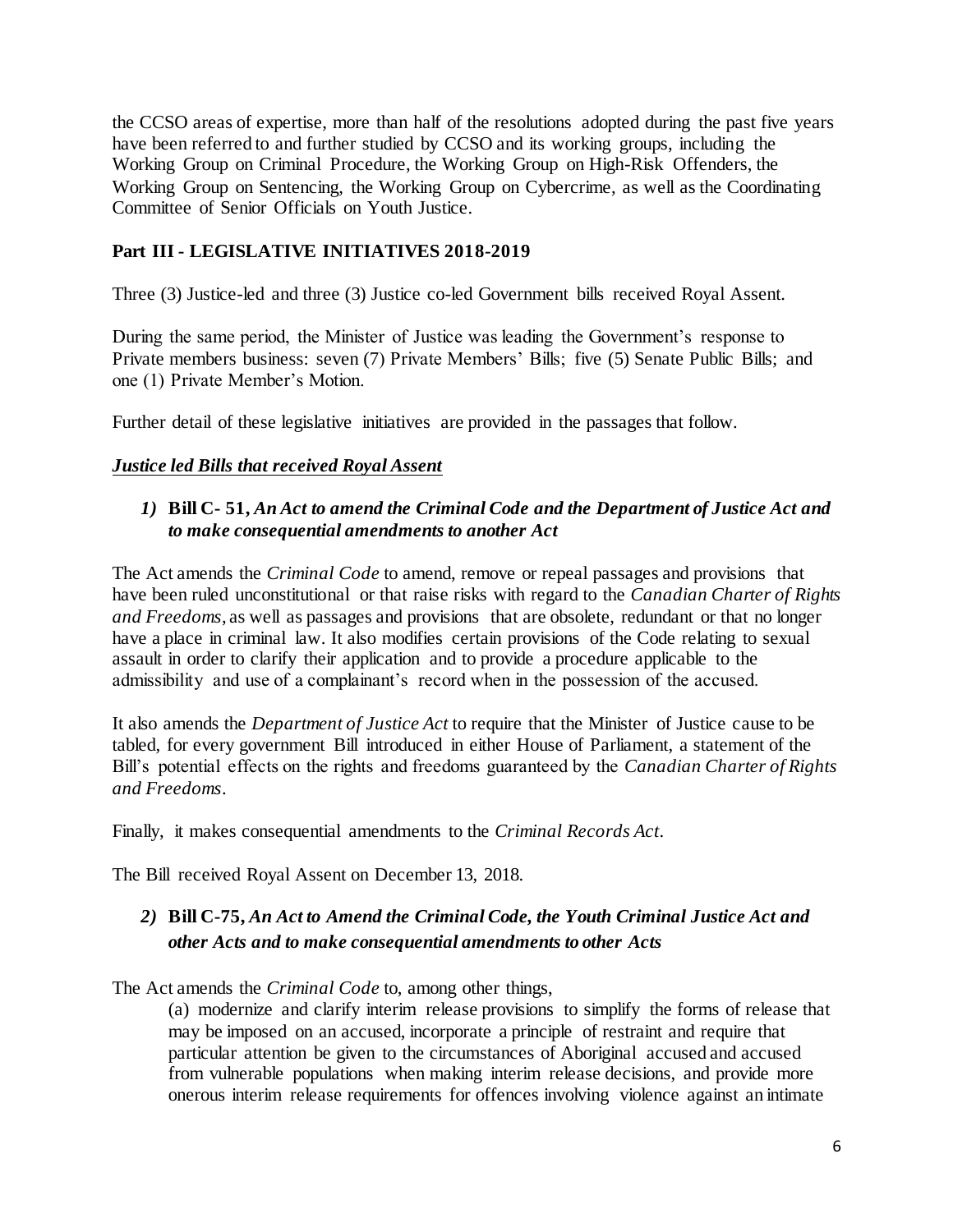partner;

(b) provide for a judicial referral hearing to deal with administration of justice offences involving a failure to comply with conditions of release or failure to appear as required; (c) abolish peremptory challenges of jurors, modify the process of challenging a juror for cause so that a judge makes the determination of whether a ground of challenge is true, and allow a judge to direct that a juror stand by for reasons of maintaining public confidence in the administration of justice;

(d) increase the maximum term of imprisonment for repeat offences involving intimate partner violence and provide that abuse of an intimate partner is an aggravating factor on sentencing;

(e) restrict the availability of a preliminary inquiry to offences punishable by imprisonment for a term of 14 years or more and strengthen the justice's powers to limit the issues explored and witnesses to be heard at the inquiry;

(f) hybridize most indictable offences punishable by a maximum penalty of 10 years or less, increase the default maximum penalty to two years less a day of imprisonment for summary conviction offences and extend the limitation period for summary conviction offences to 12 months;

(g) remove the requirement for judicial endorsement for the execution of certain out-ofprovince warrants and authorizations, expand judicial case management powers, allow receiving routine police evidence in writing, consolidate provisions relating to the powers of the Attorney General and allow increased use of technology to facilitate remote attendance by any person in a proceeding;

(h) re-enact the victim surcharge regime and provide the court with the discretion to waive a victim surcharge if the court is satisfied that the victim surcharge would cause the offender undue hardship or would be disproportionate to the gravity of the offence or the degree of responsibility of the offender; and

(i) remove passages and repeal provisions that have been ruled unconstitutional by the Supreme Court of Canada, repeal section 159 of the Act and provide that no person shall be convicted of any historical offence of a sexual nature unless the act that constitutes the offence would constitute an offence under the *Criminal Code* if it were committed on the day on which the charge was laid.

The enactment also amends the *Youth Criminal Justice Act* in order to reduce delays within the youth criminal justice system and enhance the effectiveness of that system with respect to administration of justice offences. For those purposes, the enactment amends that Act to, among other things,

(a) set out principles intended to encourage the use of extrajudicial measures and judicial reviews as alternatives to the laying of charges for administration of justice offences;

(b) set out requirements for imposing conditions on a young person's release order or as part of a sentence;

(c) limit the circumstances in which a custodial sentence may be imposed for an administration of justice offence;

(d) remove the requirement for the Attorney General to determine whether to seek an adult sentence in certain circumstances; and

(e) remove the power of a youth justice court to make an order to lift the ban on publication in the case of a young person who receives a youth sentence for a violent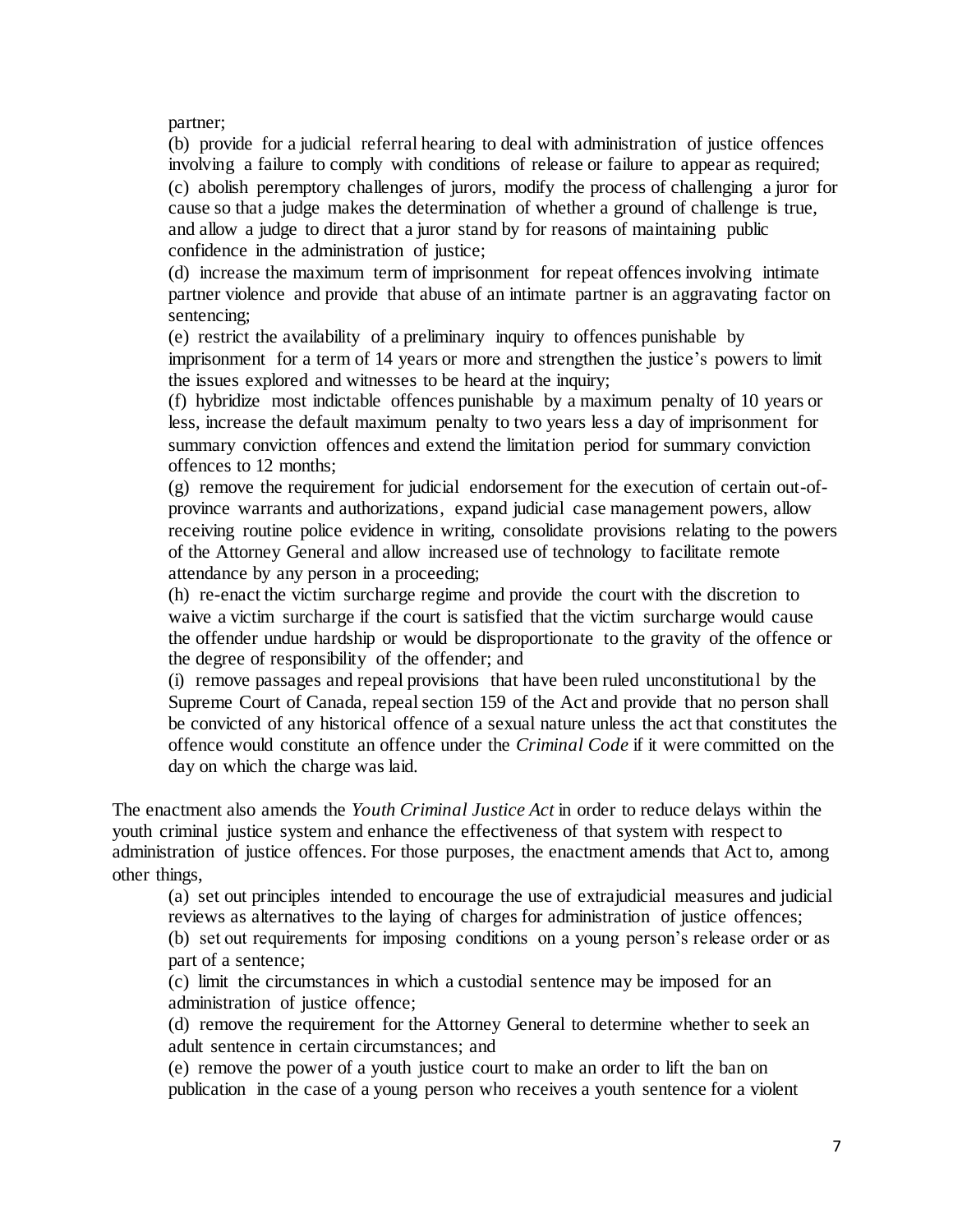offence, as well as the requirement to determine whether to make such an order.

Finally, the enactment amends among other Acts *An Act to amend the Criminal Code (exploitation and trafficking in persons)* so that certain sections of that Act can come into force on different days and also makes consequential amendments to other Acts.

The elements of Bill C-28, *An Act to amend the Criminal Code* (victim surcharge) Bill C-32, *An Act related to the repeal of section 159 of the Criminal Code*, Bill C-38, *An Act to amend An Act to amend the Criminal Code* (exploitation and trafficking in persons), and Bill C-39, *An Act to amend the Criminal Code (unconstitutional provisions) and to make consequential amendments to other Acts* are included in Bill C-75.

The Bill received Royal Assent on June 21, 2019.

# *3)* **Bill C-84,** *An Act to amend the Criminal Code (bestiality and animal fighting)*

The Act amends the *Criminal Code* to:

(a) define "bestiality";

(b) expand the scope of the offence of encouraging, aiding or assisting at the fighting or baiting of animals or birds so that the offence

(i) includes promoting, arranging, receiving money for or taking part in the fighting or baiting of animals or birds, and

(ii) also applies with respect to the training, transporting or breeding of animals or birds for fighting or baiting; and

(c) expand the scope of the offence of building, making, maintaining or keeping a cockpit so that the offence applies with respect to any arena for animal fighting.

The Bill received Royal Assent on June 21, 2019.

#### *Other Government Department led Bills of interest*

#### *1)* **Bill C-59***, An Act respecting national security matters*

Part 7 amends the *Criminal Code* to, among other things,

(a) make certain procedural modifications to the terrorist listing regime under section 83.05, such as providing for a staggered ministerial review of listed entities and granting the Minister of Public Safety and Emergency Preparedness the authority to amend the names, including aliases, of listed entities;

(b) change the offence of advocating or promoting terrorism offences in general, in section 83.221, to one of counselling the commission of a terrorism offence, and make corresponding changes to the definition of terrorist propaganda;

(c) raise one of the thresholds for imposing a recognizance with conditions under section 83.3, and amend when that section is to be reviewed and, unless extended by Parliament, to cease to have effect;

(d) repeal sections 83.28 and 83.29 relating to an investigative hearing into a terrorism offence and repeal subsections 83.31(1) and (1.1), which require annual reports on such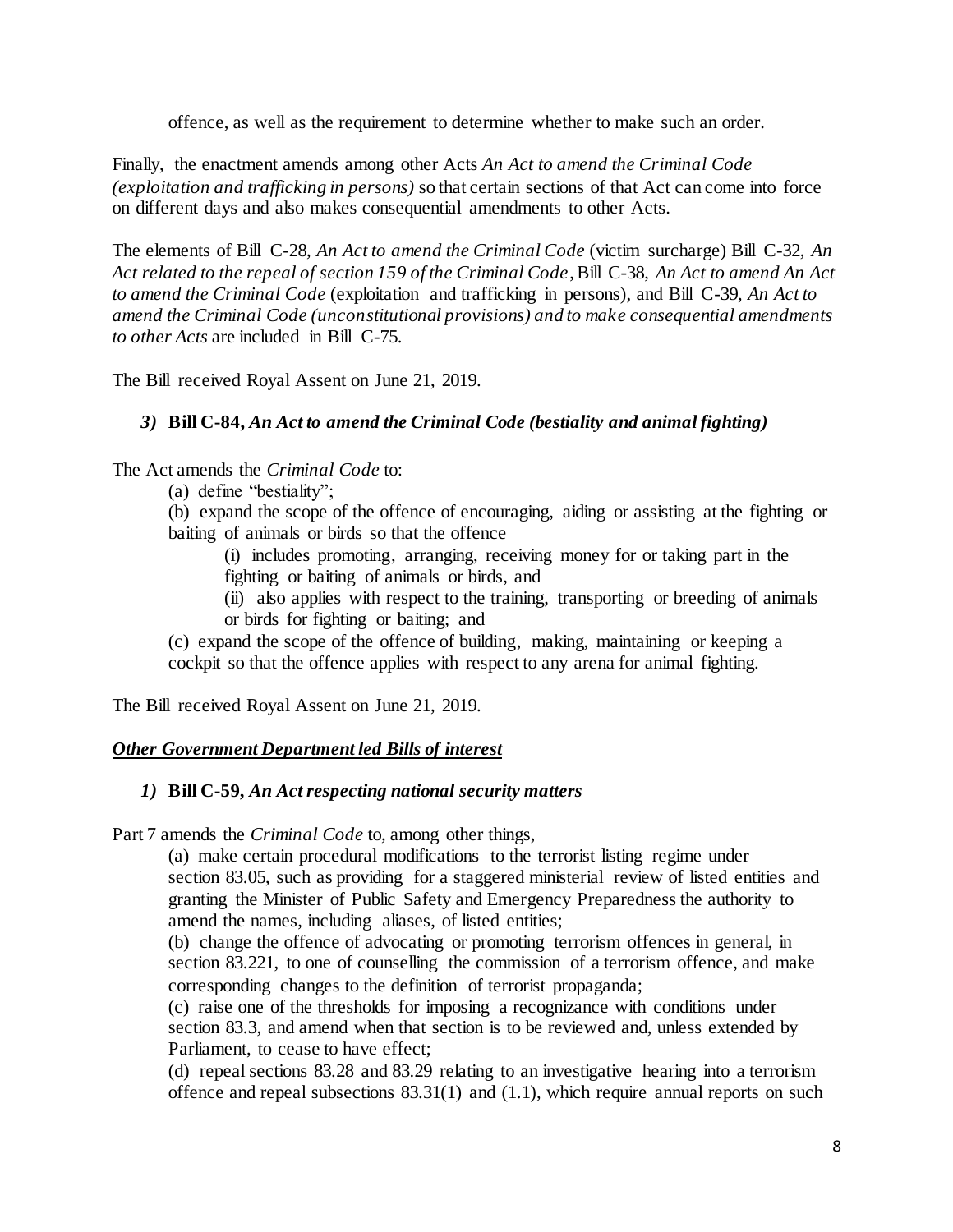hearings;

(e) require the Attorney General of Canada to publish a report each year setting out the number of terrorism recognizances entered into under section 810.011 in the previous year; and

(f) authorize a court, in proceedings for recognizances under any of sections 83 and 810 to 810.2, to make orders for the protection of witnesses.

Part 8 amends the *Youth Criminal Justice Act* to, among other things, ensure that the protections that are afforded to young persons apply in respect of proceedings in relation to recognizance orders, including those related to terrorism, and give employees of a department or agency of the Government of Canada access to youth records, for the purpose of administering the Canadian Passport Order.

The Bill received Royal Assent on June 21, 2019.

# *2)* **Bill C-71,** *An Act to amend certain Acts and Regulations in relation to firearms*

Part 1 of this Act amends the *Firearms Act* to, among other things,

(a) remove the reference to the five-year period, set out in subsection 5(2) of that Act, that applies to the mandatory consideration of certain eligibility criteria for holding a licence;

(b) require, when a non-restricted firearm is transferred, that the transferee's firearms licence be verified by the Registrar of Firearms and that businesses keep certain information related to the transfer; and

(c) remove certain automatic authorizations to transport prohibited and restricted firearms.

Part 1 also amends the *Criminal Code* to repeal the authority of the Governor in Council to prescribe by regulation that a prohibited or restricted firearm be a non-restricted firearm or that a prohibited firearm be a restricted firearm and, in consequence, the Part

(a) repeals certain provisions of regulations made under the *Criminal Code*; and

(b) amends the *Firearms Act* to grandfather certain individuals and firearms, including firearms previously prescribed as restricted or non-restricted firearms in those provisions.

Furthermore, Part 1 amends section 115 of the *Criminal Code* to clarify that firearms and other things seized and detained by, or surrendered to, a peace officer at the time a prohibition order referred to in that section is made are forfeited to the Crown.

# Part 2, among other things,

(a) amends the *Ending the Long-gun Registry Act*, by repealing the amendments made by the *Economic Action Plan 2015 Act, No. 1*, to retroactively restore the application of the *Access to Information Act* and the *Privacy Act* to the records related to the registration of non-restricted firearms until the day on which this enactment receives royal assent; (b) provides that the *Access to Information Act* and the *Privacy Act* continue to apply to proceedings that were initiated under those Acts before that day until the proceedings are finally disposed of, settled or abandoned; and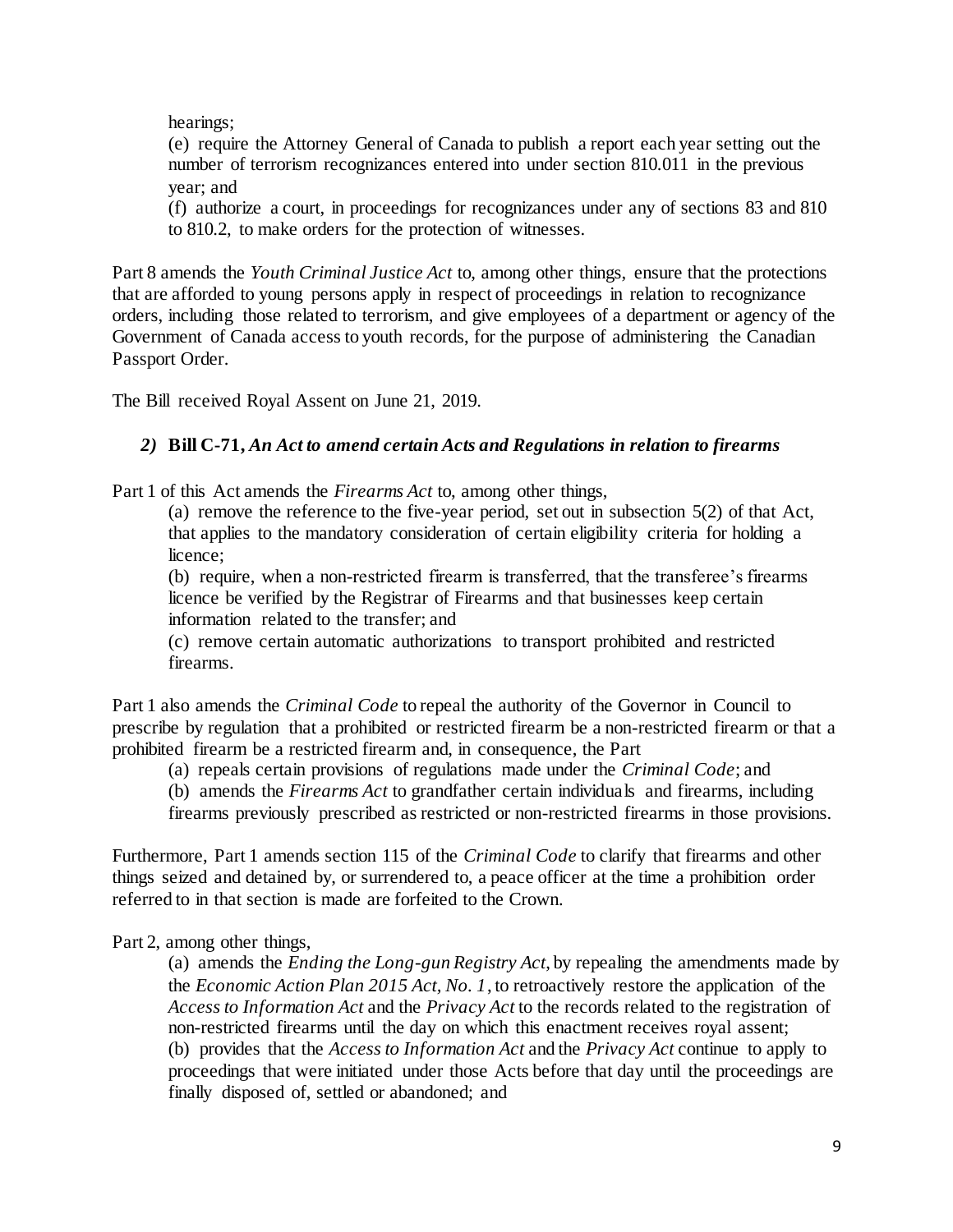(c) directs the Commissioner of Firearms to provide the minister of the Government of Quebec responsible for public security with a copy of such records, at that minister's request.

The Bill received Royal Assent on June 21, 2019.

# **3) Bill C-97,** *An Act to implement certain provisions of the budget tabled in Parliament on March 19, 2019 and other measure***s**

Subdivision B of Division 2 of Part 4 amends the *Criminal Code* to add the element of recklessness to the offence of laundering proceeds of crime.

The Bill received Royal Assent on June 21, 2019.

# *Other Government Bills of interest*

# **1) Bill C-83,** *An Act to amend the Corrections and Conditional Release Act and another Act*

The Bill amends the *Corrections and Conditional Release Act* to, among other things,

(a) eliminate the use of administrative segregation and disciplinary segregation;

(b) authorize the Commissioner to designate a penitentiary or an area in a penitentiary as a structured intervention unit for the confinement of inmates who cannot be maintained in the mainstream inmate population for security or other reasons;

- (c) provide less invasive alternatives to physical body cavity searches;
- (d) affirm that the Correctional Service of Canada has the obligation to support the
- autonomy and clinical independence of registered health care professionals;

(e) provide that the Correctional Service of Canada has the obligation to provide inmates with access to patient advocacy services;

(f) provide that the Correctional Service of Canada has an obligation to consider systemic and background factors unique to Indigenous offenders in all decision-making; and

(g) improve victims' access to audio recordings of parole hearings.

This enactment also amends the English version of a provision of the *Criminal Records Act*.

The Bill received Royal Assent on June 21, 2019.

# **2) Bill C-93,** *An Act to provide no-cost, expedited record suspensions for simple possession of cannabis*

The Bill amends the *Criminal Records Act* to, among other things, allow persons who have been convicted under the *Controlled Drugs and Substances Act*, the *Narcotic Control Act* and the *National Defence Act* only of simple possession of cannabis offences committed before October 17, 2018 to apply for a record suspension without being subject to the period required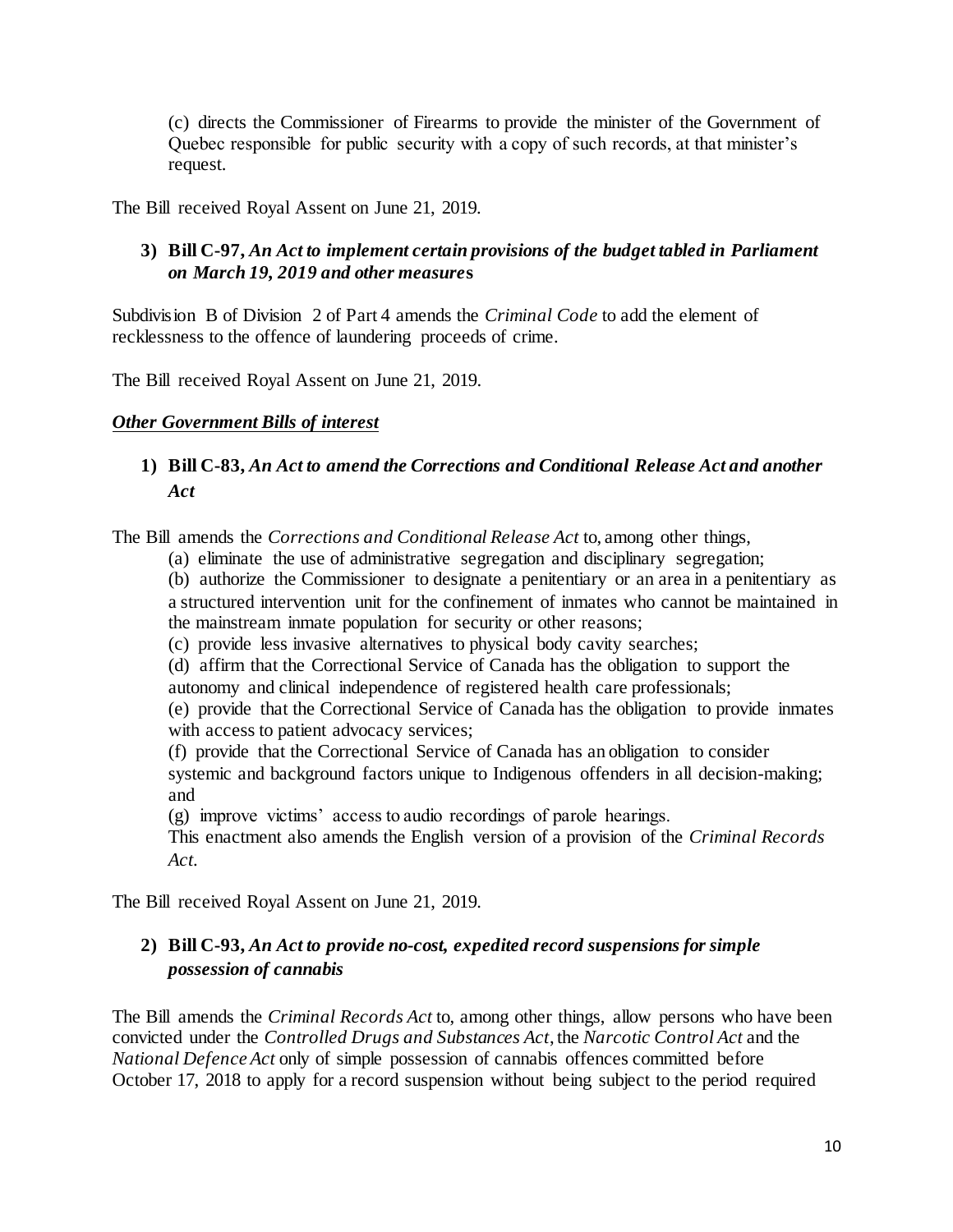by the *Criminal Records Act* for other offences or to the fee that is otherwise payable in applying for a suspension.

The Bill received Royal Assent on June 21, 2019.

# *Private Members Bills - Justice lead*

# **1) Bill C-206,** *An Act to amend the Criminal Code (abuse of vulnerable persons)*

The Bill amends paragraph 718.2(*a*) of the *Criminal Code* to specify that the physical, emotional, sexual or financial abuse of a person over the age of 65 or of a person 18 years of age or older who depends on others for their care because of a mental or physical disability is to be considered an aggravating circumstance for sentencing purposes.

The Bill was at Second Reading in the House of Commons on June 4, 2019.

# **2) Bill C-262,** *An Act to ensure that the laws of Canada are in harmony with the United Nations Declaration on the Rights of Indigenous Peoples*

The Bill requires the Government of Canada to take all measures necessary to ensure that the laws of Canada are in harmony with the United Nations Declaration on the Rights of Indigenous Peoples.

The Standing Senate Committee on Aboriginal Peoples had studied the Bill and reported it to the Senate on June 11, 2019.

# **3) Bill C-266,** *An Act to amend the Criminal Code (increasing parole ineligibility)*

The Bill amends the *Criminal Code* to provide that a person convicted of the abduction, sexual assault and murder of the same victim in respect of the same event or series of events is to be sentenced to imprisonment for life without eligibility for parole until the person has served a sentence of between twenty-five and forty years as determined by the presiding judge after considering the recommendation, if any, of the jury.

The House of Commons Standing Committee on Justice and Human Rights had studied the Bill and reported it to the House without amendments as of June 18, 2019.

# **4) Bill C-337***, An Act to amend the Judges Act and the Criminal Code (sexual assault)*

Bill C-337 amends the *Judges Act* to restrict eligibility for judicial appointment to individuals who have completed comprehensive sexual assault education. It also requires the Canadian Judicial Council to report on continuing education seminars in matters related to sexual assault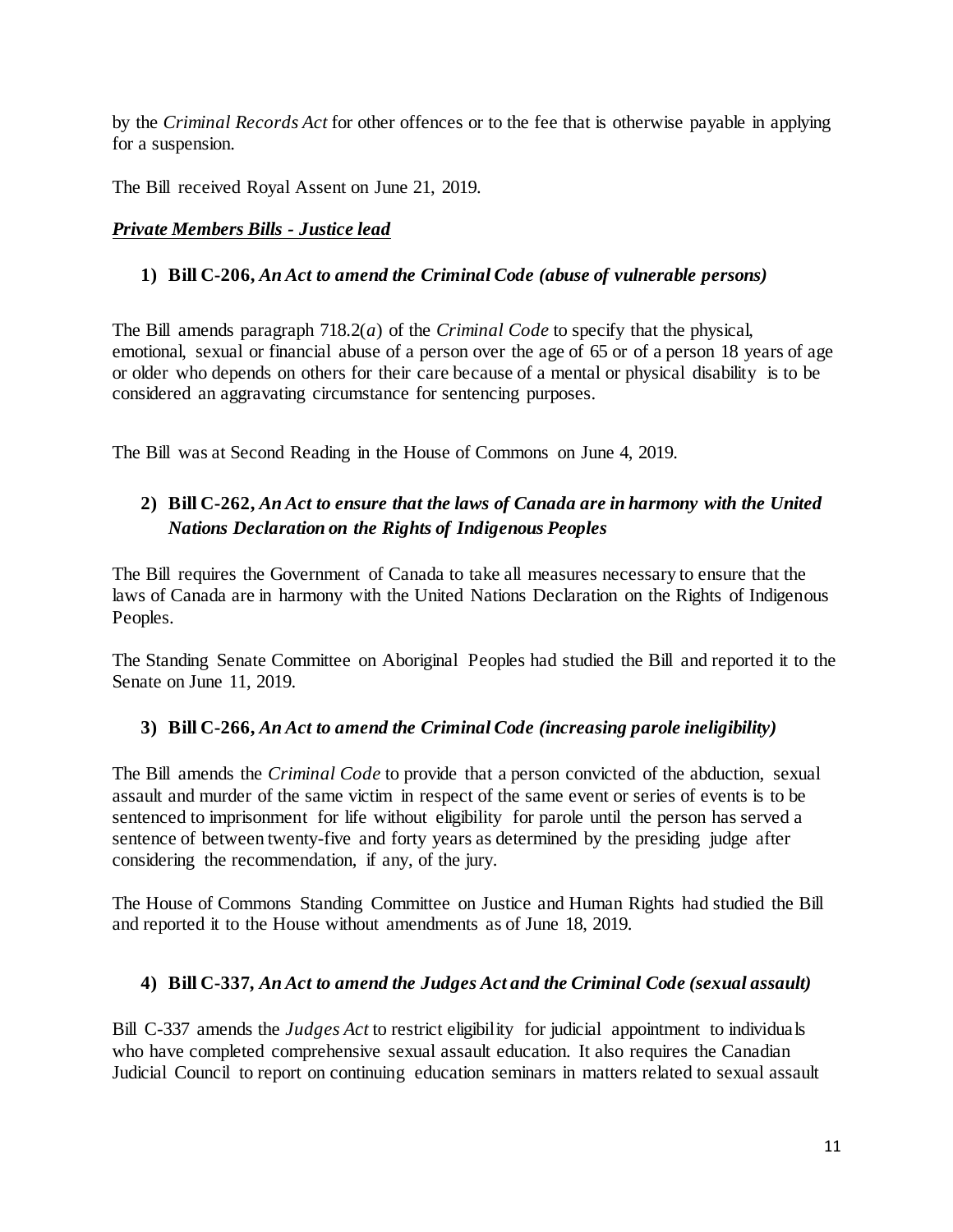law. Furthermore, it amends the *Criminal Code* to require a court to provide written reasons in sexual assault decisions.

The Standing Senate Committee on Legal and Constitutional Affairs had studied the Bill and reported it to the Senate with amendments on June 5, 2019.

# **5) Bill C-375,** *An Act to amend the Criminal Code (presentence report)*

The Bill amends the *Criminal Code* to require that a presentence report contain information on any aspect of the offender's mental condition that is relevant for sentencing purposes.

The Bill was at Second reading in the Senate on April 30, 2019.

# **6) Bill C-417,** *An Act to amend the Criminal Code (disclosure of information by jurors)*

The Bill amends the *Criminal Code* to provide that the prohibition against the disclosure of information relating to jury proceedings does not, in certain circumstances, apply in respect of disclosure by jurors to health care professionals.

The Bill was at First Reading in the Senate on April 30, 2019.

# **7) Bill C-418,** *An Act to amend the Criminal Code (medical assistance in dying)*

The Bill amends the *Criminal Code* to make it an offence to intimidate a medical practitioner, nurse practitioner, pharmacist or any other health care professional for the purpose of compelling them to take part, directly or indirectly, in the provision of medical assistance in dying.

It also makes it an offence to dismiss from employment or to refuse to employ a medical practitioner, nurse practitioner, pharmacist or any other health care professional for the reason only that they refuse to take part, directly or indirectly, in the provision of medical assistance in dying.

The Bill was at Second Reading in the House of Commons on May 5, 2019.

# *Senate Public Bills – Justice Lead*

# **1) Bill S-206,** *An Act to amend the Criminal Code (protection of children against standard child-rearing violence)*

The Bill removes the justification in the *Criminal Code* available to schoolteachers, parents and persons standing in the place of parents of using force as a means of correction toward a pupil or child under their care.

It provides the Government with up to one year between the dates of royal assent and coming into force, which could be used to educate Canadians and to coordinate with the provinces.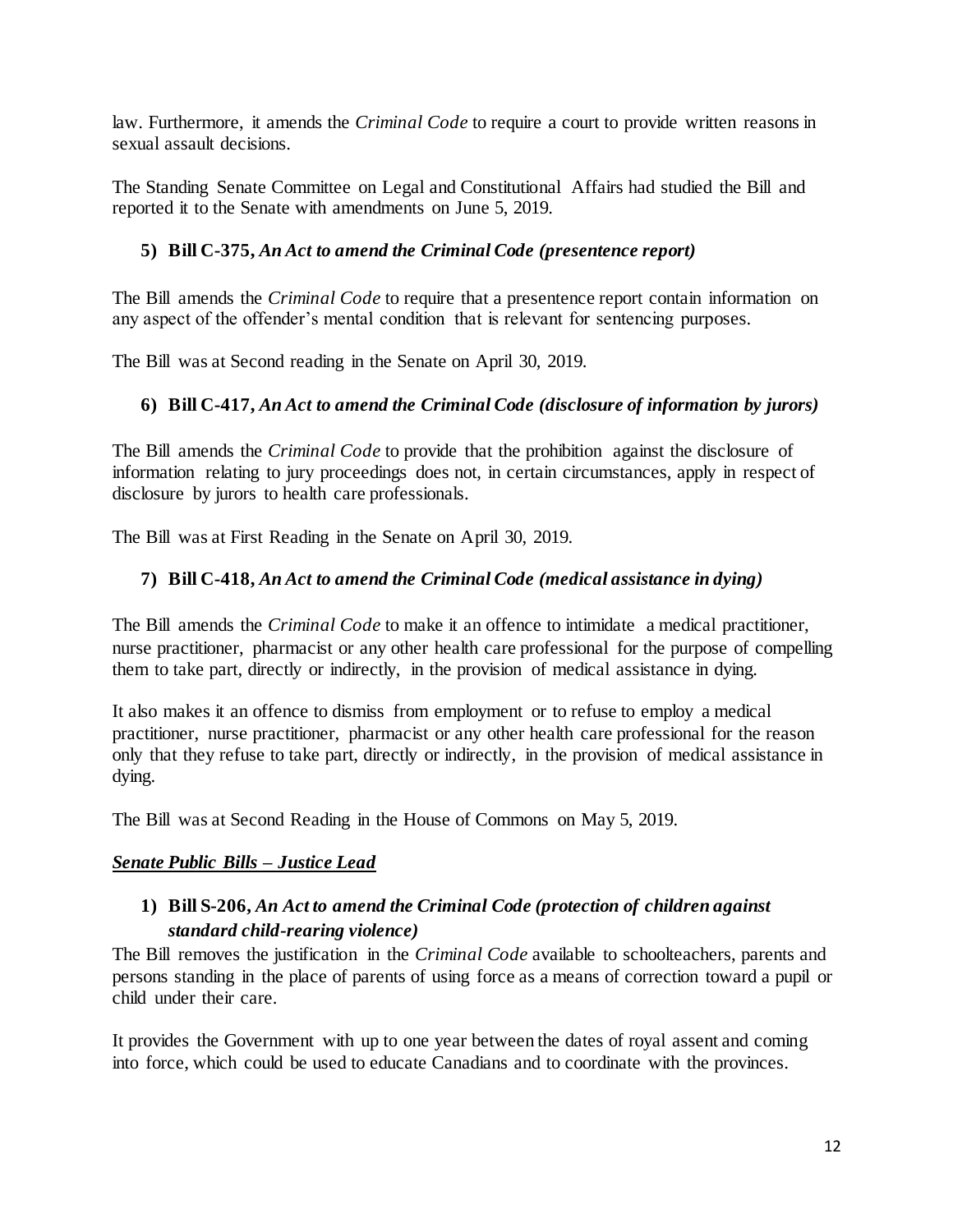The Bill was referred to Standing Senate Committee on Legal and Constitutional Affairs on May 31, 2018.

# **2) Bill S-237***, An Act to amend the Criminal Code (criminal interest rate)*

The Bill amends the *Criminal Code* to reduce the criminal rate of interest from sixty per cent to the Bank of Canada's overnight rate plus twenty per cent on credit advanced for certain purposes, which would include personal, family and household purposes. It maintains the criminal rate at sixty per cent on credit advanced for business or commercial purposes. However, business or commercial agreements under which the credit advanced equals or exceeds one million dollars are exempt from the offence of charging a criminal rate of interest.

The Bill was at Third Reading Debate in the Senate on June 19, 2019.

# **3) Bill S-240,** *An Act to amend the Criminal Code and the Immigration and Refugee Protection Act (trafficking in human organs)*

The Bill amends the *Criminal Code* to create new offences in relation to trafficking in human organs and tissue. It also amends the Immigration and Refugee Protection Act to provide that a permanent resident or foreign national is inadmissible to Canada if the Minister of Citizenship and Immigration is of the opinion that they have engaged in any activities relating to trafficking in human organs or tissue.

The Bill had been passed with amendments by the Senate and was amended by the House of Commons. A Message from the House of Commons was being considered by the Senate on May 14, 2019.

# **4) Bill S-250,** *An Act to amend the Criminal Code (interception of private communications)*

The Bill amends the *Criminal Code* to include, for interception of private communications purposes, the offence of prohibited insider trading in the definition of offence in section 183.

The Bill was at Second Reading debate in the Senate on May 14, 2019.

# **5) Bill S-251***, An Act to amend the Criminal Code (independence of the judiciary) and to make related amendments*

The Bill amends the *Criminal Code* to give a court the discretion to vary the punishment to be imposed in respect of an offence for which the punishment or different degrees or kinds of punishment is prescribed in an enactment.

It allows a court to decide to not make a mandatory prohibition order provided for under a provision of that Act, or to add conditions or vary any of the conditions set out in that provision, if the court considers it just and reasonable to do so. It requires the court to provide its reasons for making such a decision.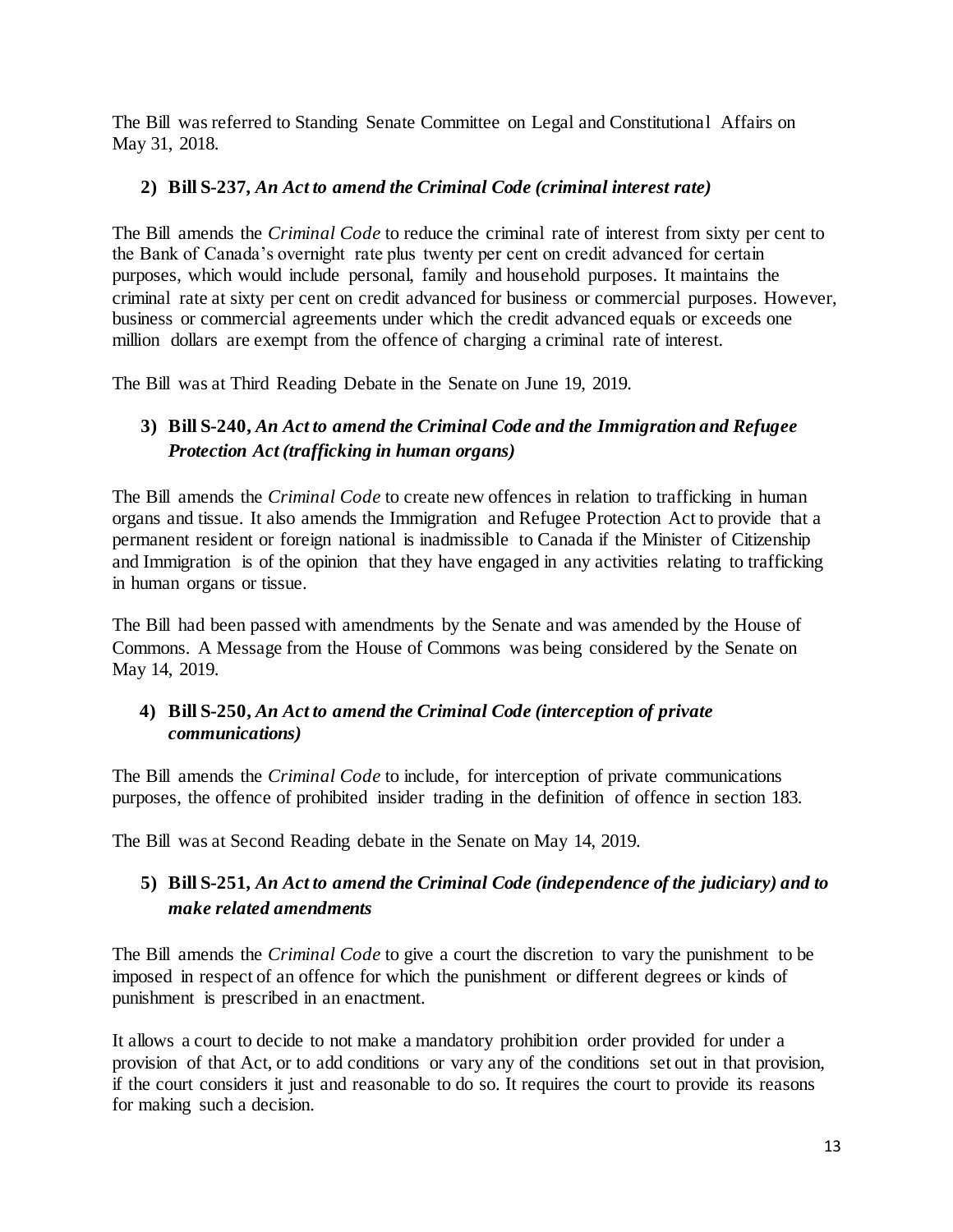It requires a court to consider all available options prior to imposing a minimum punishment of imprisonment or period of parole ineligibility under a provision of that Act, and to provide written reasons for imposing a minimum punishment of imprisonment or period of parole ineligibility.

It gives a court discretion in the treatment or counselling program that a person who has been found guilty of an offence may attend and removes the requirement for the Attorney General to give his or her consent in order to delay sentencing under subsection 720(2) of that Act.

It further provides that a court may order the payment of a victim surcharge in an amount lower than that set out in subsection 737(2) of that Act or order that no victim surcharge be imposed if the court considers it appropriate in the circumstances and is satisfied that the amount set out in that subsection cannot be paid. It requires the court to provide its reasons for making such an order.

It provides that a judge is to take into consideration the recommendation of the jury in setting the period of parole ineligibility of a person who has been found guilty of first or second degree murder.

Lastly, it makes related amendments.

The Bill was referred to the Standing Senate Committee on Legal and Constitutional Affairs on November 27, 2018.

# **Private Members' Motion**

# **1) M-203,** *Fraud activities against the seniors community*

That, in the opinion of the House, the government should:

(a) recognize the disproportionate effect of fraud activities against the seniors community across Canada;

(b) coordinate a national response to fraud activities to ensure that seniors and other vulnerable groups have the resources they need to understand the signs of fraud; (c) establish tangible recourses for victims of fraud; and

(d) work with local law enforcement agencies and the Canada Revenue Agency to introduce legislation to combat fraudulent attacks targeting vulnerable seniors.

The Motion was adopted by the House of Commons on May 14, 2019.

# **Private Member's Business - Defeated**

**1) Bill C-331,** *An Act to amend the Federal Courts Act (international promotion and protection of human rights)*